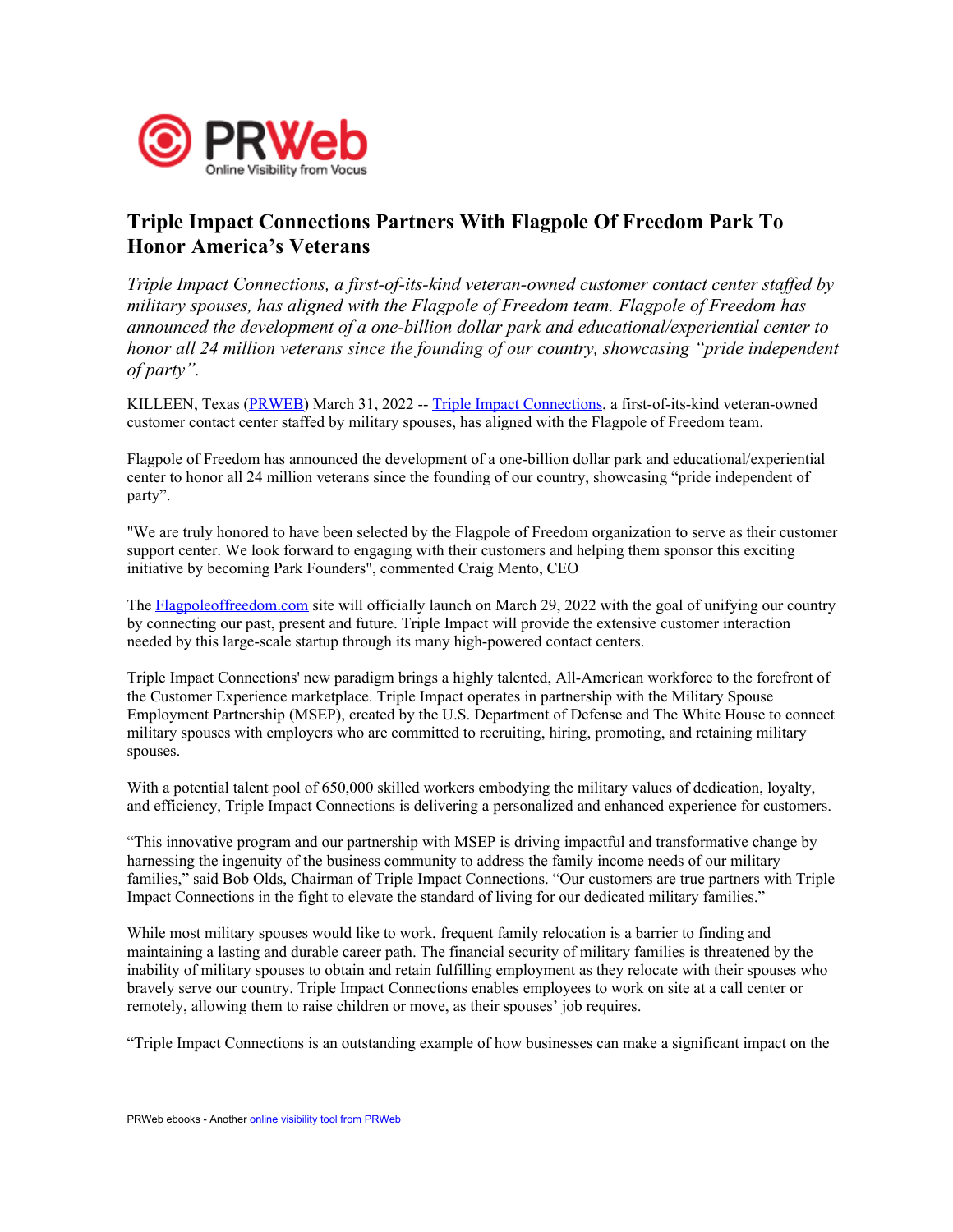

morale and retention of our nation's military," stated Tom Bostick, former Director of Personnel for the U.S. Army and Commanding General of the U.S. Army Recruiting Command. "I salute their focus on creating jobs for military spouses and supporting our veterans with their unique business platform."

Triple Impact Connections is based in Killeen, Texas, adjacent to Fort Hood, and provides high quality, hightech, cost-effective customer communications services to U.S. businesses. This unique Business Process Outsourcing (BPO) model incorporates military values as guiding principles which benefit companies, their customers, and military families by empowering military spouses with new skills, free training and well-paying career opportunities. Triple Impact Connections provides military spouses with an accredited certification and provides stable employment that can transform the financial security of military families, in many cases doubling household income.

These strong assets offer brands better solutions and richer customer experiences while overcoming the frequent cultural/language barriers inherent in offshore and near-shore call centers.

Triple Impact Connections embraces and employs the military spouse community and creates enduring value for companies that wish to offer an exceptional Customer Experience to their customers--a workforce based on lower attrition and improved customer engagement equals superior results.

Triple Impact's Mission is three-fold:

1)-Provide client companies superior customer service and engagement that positively connects companies to their customers.

2)-Provide jobs in BPO's for spouses of Military Families to assure them financial support and career opportunities to thrive and achieve.

3)-Provide financial support to severely wounded veterans through the Sentinels of Freedom charity.

Military spouses can apply for new employment opportunities at Triple Impact Connections by visiting <https://tripleimpact.com/careers/>

###

## About Triple Impact Connections

Triple Impact [Connections](https://www.tripleimpact.com) is a minority- and veteran-owned customer communications company founded in 2018 by three West Point classmates to provide employment opportunities for military spouses. Its "triple mission" is to provide client companies with superior customer service, provide jobs for spouses of military families to assure financial stability and career opportunities, and to give back to severely wounded veterans by pledging a portion of profits to Sentinels of Freedom, a non-profit foundation that helps veterans complete their higher education.

For media inquiries: David Sawicki, dsawicki@tripleimpact.com Stacy Bodine, sbodine@tripleimpact.com

Page 2/3

If you have any questions regarding information in these press releases please contact the company listed in the press release. Our complete disclaimer appears [here](http://www.prweb.com/disclaimer.htm) - PRWeb ebooks - Another online [visibility](http://www.prweb.com) tool from PRWeb